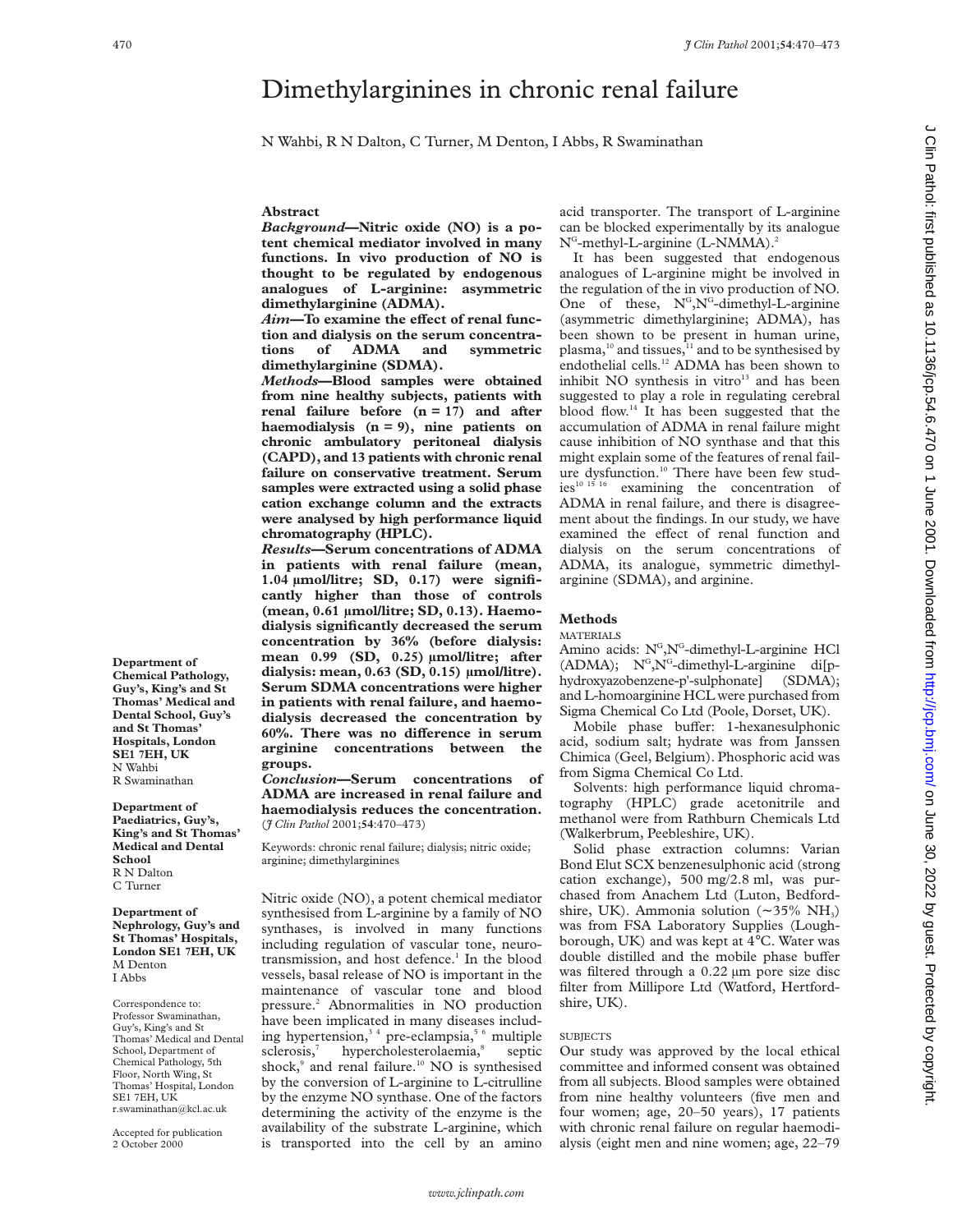years) before dialysis (mean serum creatinine, 836 µmol/litre; range, 453–1812) and in nine immediately after dialysis (mean serum creatinine, 371 µmol/litre; range, 202–594), nine patients with chronic renal failure (CRF) on chronic ambulatory peritoneal dialysis (CAPD) (five men and four women; age, 29–78 years; mean serum creatinine, 920 µmol/ litre; range, 616–1312), and 13 patients with CRF on conservative treatment (eight men and five women; age 36–83 years; mean serum creatinine, 553 µmol/litre; range, 256–937).

# SAMPLE EXTRACTION

A 10 ml sample of venous blood was collected in vacutainers with no anticoagulant, centrifuged at  $3000 \times g$  for 10 minutes, and serum separated and stored at −80°C until analysis. A 3 µl aliquot of 20 mmol/litre homoarginine (internal standard) was added to 3 ml of serum, mixed, and the sample extracted using Bond Elut-SCX solid phase columns (Jones Chromatography Ltd, Glamorgan, Wales, UK). The columns were first solvated and equilibrated by successively passing through 2.8 ml each of methanol, 50% ammonia/ methanol, and distilled water. After passing the sample through, the column bed was washed three times with 2.8 ml water and the dimethylarginines were eluted with  $2 \times 1.4$  ml of 50% ammonia/methanol. The eluate was immediately taken to dryness at 65°C under nitrogen, the residue reconstituted in 75 µl water and stored at 4°C until required for further analysis by HPLC. All stages of the solid phase extraction were processed using a bench top centrifuge (Mistral 2000) set at 250 ×*g* for two minutes, except for the washing stage, which was at a higher speed of 12 000 ×*g* for two minutes.

# MEASUREMENT OF DIMETHYLARGININES

ADMA and SDMA were separated by reversed phase ion pair HPLC, as described previously by MacAllister *et al*. <sup>17</sup> The analysis was carried out on a Hewlett-Packard (Stockport, Cheshire, UK) 1090 Series II Win HPLC system, which includes a diode array detector and an HPLC 3D Chemstation (DOS series) PC for control of the whole apparatus and data processing. Separation was performed on a 5 µm Spherisorb ODS column  $(100 \times 4.6 \text{ mm})$ (internal diameter)) and a cartridge ODS guard column  $(10 \times 3.2 \text{ mm})$  (internal diameter)), both from Hichrom Ltd (Reading, Berkshire, UK). A 20 µl volume of the extracts was injected and the mobile phase was a mixture of 0.025 M phosphate solution (1.71 ml of phosphoric acid added to 900 ml of water and adjusted to pH 5.0 with 5 M potassium hydroxide), 0.01 M hexanesulphonic acid (1.88 g/litre), and 1% (vol/vol) acetonitrile. The flow rate was 1 ml/minute and the ultra violet detector was set at 200 mm.

In preliminary studies, extracts of samples from patients with CRF where chromatographed as described and fractions eluting at the retention times of standard SDMA and ADMA were collected and reanalysed on an

amino acid analyser (Hewlett Packard) to confirm the identity.

The concentrations of arginine and dimethylarginine were calculated from the areas of the peaks compared with that of standards, after correction for the internal standard.

### **STATISTICS**

The data are presented as the mean (SD) and compared by Student's *t* test for paired or unpaired observations.

# **Results**

The mean (SD) recovery of ADMA, SDMA, and arginine added to serum  $(n = 6)$  before extraction was 105% (6.2%), 99% (5.5%), and 87% (9.2%), respectively. The interassay coefficient of variation (CV) values ( $n = 6$ ) for the measurement of these amino acids were 4.4%, 4.4%, and 5.3%, respectively.

Figure 1A shows the separation of standard ADMA and SDMA (2.5 µmol/litre) and of homoarginine (20 µmol/litre) used as an internal standard. Figure 1B shows a typical chromatographic profile of serum from a healthy subject and fig 1C shows the profile of a patient with CRF before haemodialysis. The peaks eluting at the same retention time as standard ADMA and SDMA were isolated and identified as ADMA and SDMA using an amino acid analyser.

Serum concentrations of ADMA, SDMA, and arginine in healthy volunteers and the different groups of patients with CRF are shown in table 1. The serum concentration of ADMA in the control group was  $0.61$   $(0.13)$   $\mu$ mol/litre and in all the renal failure groups the serum concentration of ADMA was significantly raised. Haemodialysis significantly decreased the serum concentration of ADMA by 36% and the mean concentration of ADMA after dialysis was similar to that in the healthy controls (table 1).

The serum concentration of SDMA in the healthy subjects was less than that of ADMA and the ratio of ADMA to SDMA was 1.49. The serum concentration of SDMA in all the renal failure groups was significantly raised (table 1). After haemodialysis, the concentration fell by 60% but was still significantly higher than in healthy subjects. The serum concentration of arginine in the healthy subjects and all groups of patients with CRF was almost the same, with the mean ranging between 100 and 130 µmol/litre (table 1), and there were no significant differences between the patient groups and healthy subjects. There was no correlation between the creatinine concentration and ADMA or SDMA concentrations in any of the groups.

# **Discussion**

An HPLC method based on that described by MacAllister and colleagues<sup>17</sup> was developed for the measurement of dimethylarginines. The dimethylarginines required an extraction step using a Bond Elut SCX column to remove interfering substances and to concentrate the samples. Using this method, the recoveries of added ADMA and SDMA were nearly 100%.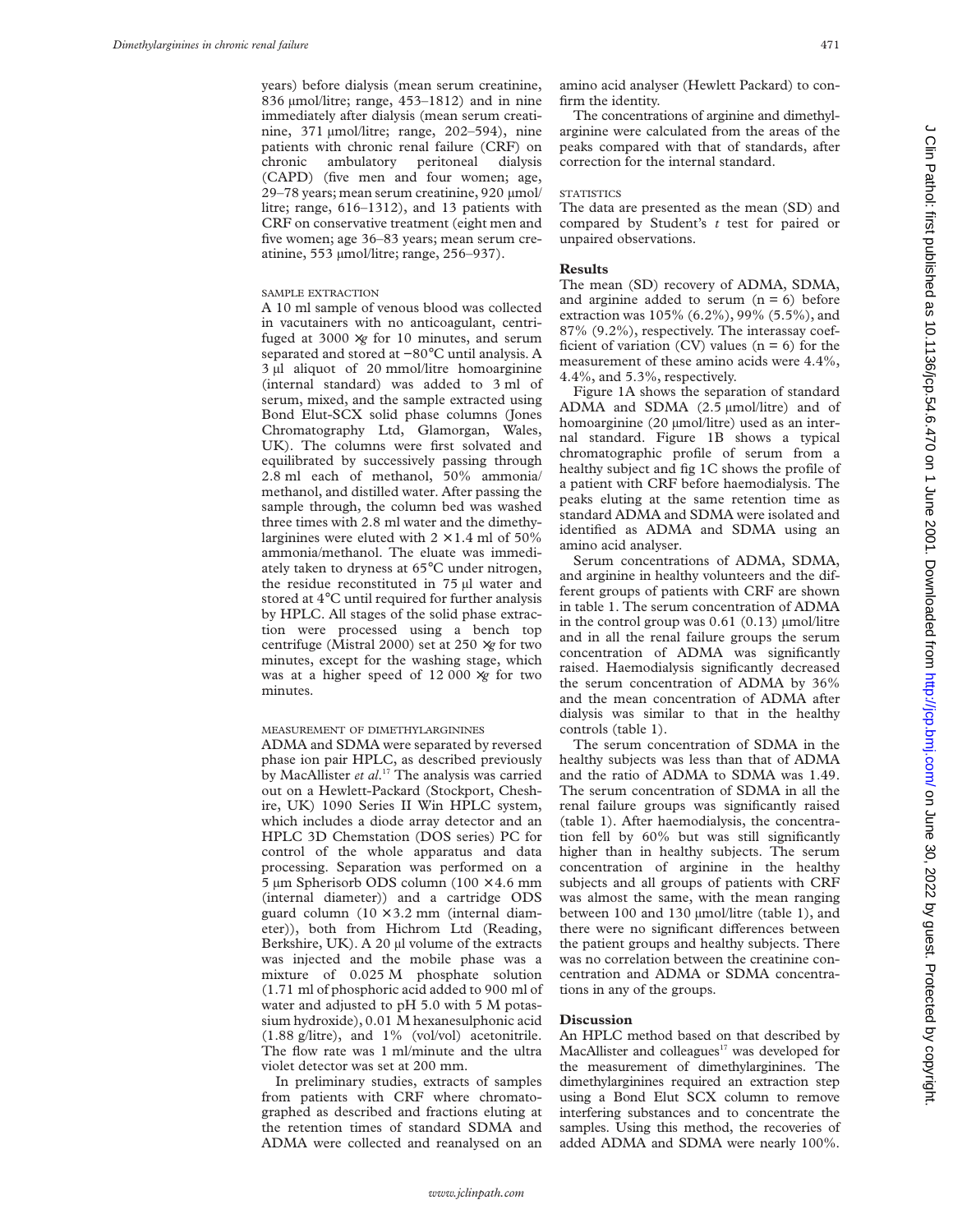

*Figure 1 Ion pair chromatograms of ADMA and SDMA in (A) aqueous standard (2.5 µmol/litre of ADMA/SDMA, 20 µmol/litre of homoarginine), (B) serum from a control subject, and (C) pre-dialysis serum. ARG, arginine; HARG, homoarginine; ADMA, asymmetric dimethylarginine; SDMA, symmetric dimethylarginine.*

The method had good precision. Reported concentrations of serum ADMA in healthy subjects vary widely:  $0.10 \mu$ mol/litre,<sup>18</sup> 0.36  $\mu$ mol/litre,<sup>1</sup>

0.36  $\mu$ mol/litre,<sup>16</sup> and 0.41  $\mu$ mol/litre,<sup>19</sup> all of which are lower than we found in our study (0.61 µmol/litre). In these studies, no data are given for the recovery of added ADMA, and it is possible that the lower concentrations reported might reflect loss of dimethylarginines during extraction. Furthermore, in some methods an internal standard was not used during the chromatography step,<sup>18</sup> and this might further reduce the measured values.

The concentration of total dimethylarginines (ADMA and SDMA) in the control group was 1.02 µmol/litre, which is similar to that reported by Vallance *et al*, <sup>10</sup> although they did not report the concentration of ADMA separately in healthy subjects. The concentration of ADMA found in healthy pigs was reported to be 3.4 µmol/litre, a value nearly five times that in humans.<sup>20</sup> The wide variation in ADMA concentrations in healthy subjects suggests that further studies are required to standardise the methodology and determine the normal concentration of ADMA in healthy subjects. We studied only nine normal subjects, and a much higher number would be required to determine factors influencing ADMA concentrations, in particular the effects of age.

It has been suggested that some of the features of CRF might result from the inhibition of NO production,<sup>10</sup> and uraemic plasma has been shown to inhibit NO synthase activity in murine endothelial cells.<sup>21</sup> Fickling and colleagues<sup>12</sup> have shown that human endothelial cells in culture can synthesise ADMA. MacAllister and colleagues<sup>13</sup> showed that guanidino and uraemic compounds have a dose dependent inhibitory effect on NO synthesis. At a concentration of 100 µmol/litre, ADMA inhibited NO synthesis by 31.8%. ADMA also caused reversal of bradykinin induced relaxation of human saphenous veins and the EC50 for ADMA was 17.9 µmol/litre. These authors concluded that the guanidino compounds that accumulate in renal failure are potent inhibitors of NO synthesis. The in vitro study of Arese *et al* showed that the EC50 of ADMA needed for inhibition of NO was higher than the concentration of ADMA found in CRF.21 The mean (SD) concentration of ADMA in predialysis samples was  $0.99$   $(0.25)$   $\mu$ mol/litre, which is 1.6 times that seen in healthy subjects. The concentration in patients on CAPD and in conservatively treated patients with CRF were similar (table 1). Values reported by MacAllister and colleagues<sup>15</sup> in end stage renal disease and that by Anderstam and colleagues<sup>16</sup> in patients on dialysis were  $2.5$ and 1.9 times that of healthy controls, respectively. However, in our study the concentration of SDMA in predialysis patients was four times higher (4.53 *v* 0.99 µmol/litre). The sum of ADMA and SDMA found in our predialysis patients (5.5 µmol/litre) was lower than that reported by Vallance *et al* (mean, 8.7; SD, 0.7  $\mu$ mol/litre),<sup>10</sup> and the ratio of ADMA to SDMA (0.21) was similar to that reported previously.15 16 Dialysis reduced the concentration of ADMA to that found in healthy subjects, whereas the SDMA concentration decreased but did not reach control values (table 1). It is also interesting to note that the serum arginine